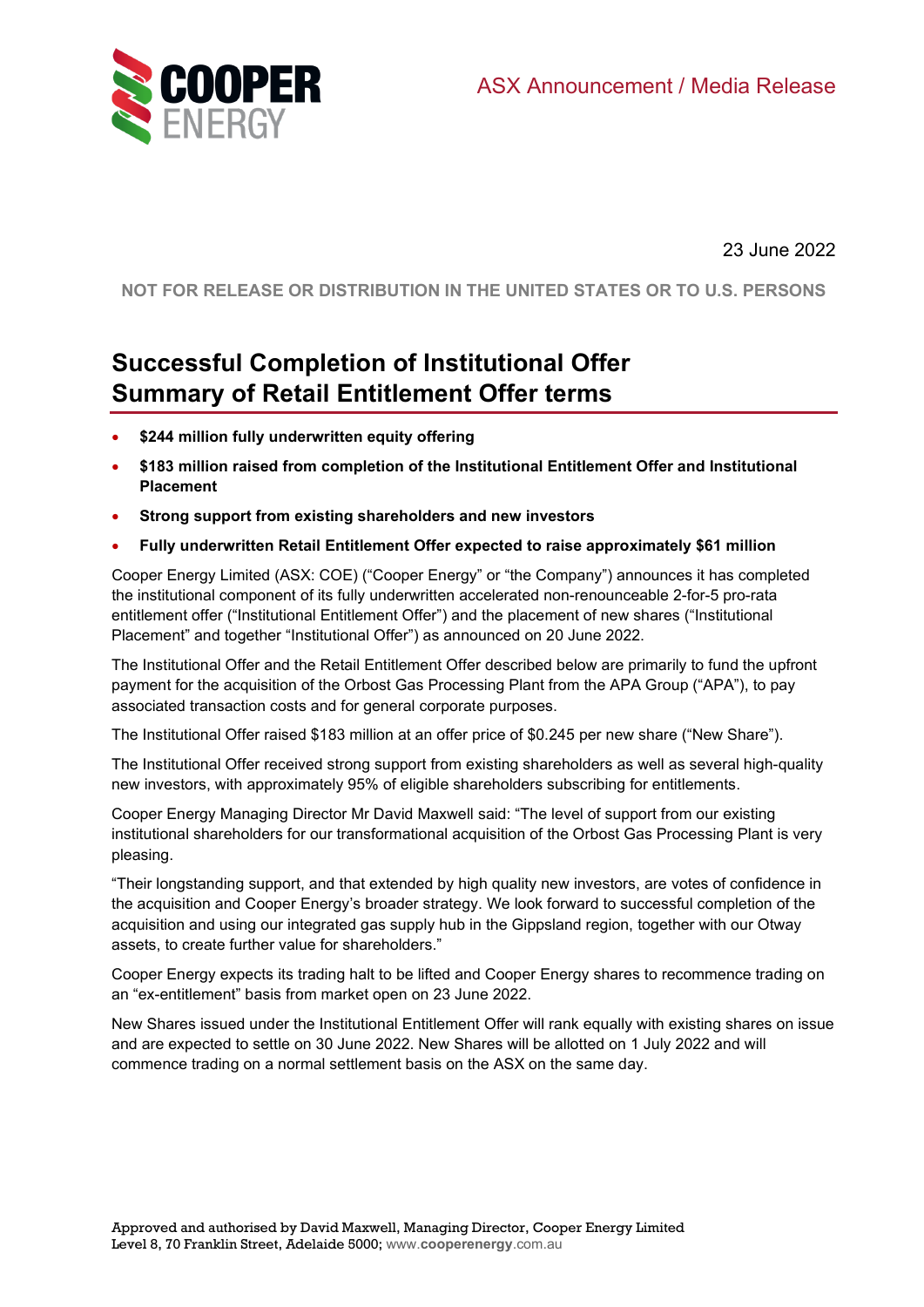

## **Commencement of the Retail Entitlement Offer**

The retail component of the entitlement offer ("Retail Entitlement Offer") is fully underwritten and is expected to raise approximately \$61 million through a 2-for-5 non-renounceable entitlement offer at \$0.245 per New Share.

The Retail Entitlement Offer will open on 28 June 2022 and is anticipated to close at 5:00pm (Sydney time) on 7 July 2022.

Eligible retail shareholders may also apply for additional New Shares equal in number up to a maximum of 50% of their shareholding on the Record Date.

A retail offer booklet containing information in respect of the Retail Entitlement Offer will be lodged with the ASX on 28 June 2022. Eligible retail shareholders who have nominated to receive documents from Cooper Energy electronically will receive access via email on 28 June 2022 to a copy of that booklet and a personalised entitlement and acceptance form. Eligible retail shareholders who have not elected to receive electronic communications will be posted a letter on 28 June 2022 detailing how to access the booklet and their personalised entitlement and acceptance form. Entitlements to subscribe for New Shares under the Retail Entitlement Offer cannot be traded.

Retail shareholders that are not an eligible retail shareholder are "ineligible retail shareholders" and are not entitled to participate in the Retail Entitlement Offer.

New Shares under the Retail Entitlement Offer are expected to be issued on 14 July 2022. Cooper Energy will, upon issue of the New Shares under the Retail Entitlement Offer, seek quotation of the New Shares on the ASX.

### **Key Dates for the Institutional Offer and Retail Entitlement Offer**

Key dates of the Institutional Offer and Retail Entitlement Offer are provided in the timetable below.

| <b>Event</b>                                                                                                               | <b>Date</b>  |
|----------------------------------------------------------------------------------------------------------------------------|--------------|
| Trading halt lifted and shares recommence trading on ex-entitlement basis                                                  | 23 June 2022 |
| Results of Institutional Placement and Institutional Entitlement Offer announced                                           | 23 June 2022 |
| <b>Record Date for Entitlement Offer</b>                                                                                   | 23 June 2022 |
| Retail offer booklet made available and Retail Entitlement Offer opens                                                     | 28 June 2022 |
| Institutional Entitlement Offer and Institutional Placement settlement                                                     | 30 June 2022 |
| Allotment and normal trading of New Shares issued under the Institutional Placement and<br>Institutional Entitlement Offer | 1 July 2022  |
| <b>Retail Entitlement Offer Closing</b>                                                                                    | 7 July 2022  |
| Announcement of results of Retail Entitlement Offer                                                                        | 12 July 2022 |
| Issue of New Shares under Retail Entitlement Offer                                                                         | 14 July 2022 |
| Trading of New Shares issued under Retail Entitlement Offer commences                                                      | 15 July 2022 |
| Despatch of holding statements in respect of New Shares issued under the Retail Entitlement<br>Offer                       | 18 July 2022 |

*Note: All dates and times above are indicative only, and Cooper Energy reserves the right to amend any or all of these events, dates and times subject to the Corporations Act 2001 (Cth), ASX Listing Rules and other applicable laws. All times and dates are in reference to Australian Eastern Standard time. The commencement of quotation of New Shares under the Institutional Offer and Retail Entitlement Offer is subject to confirmation from ASX.*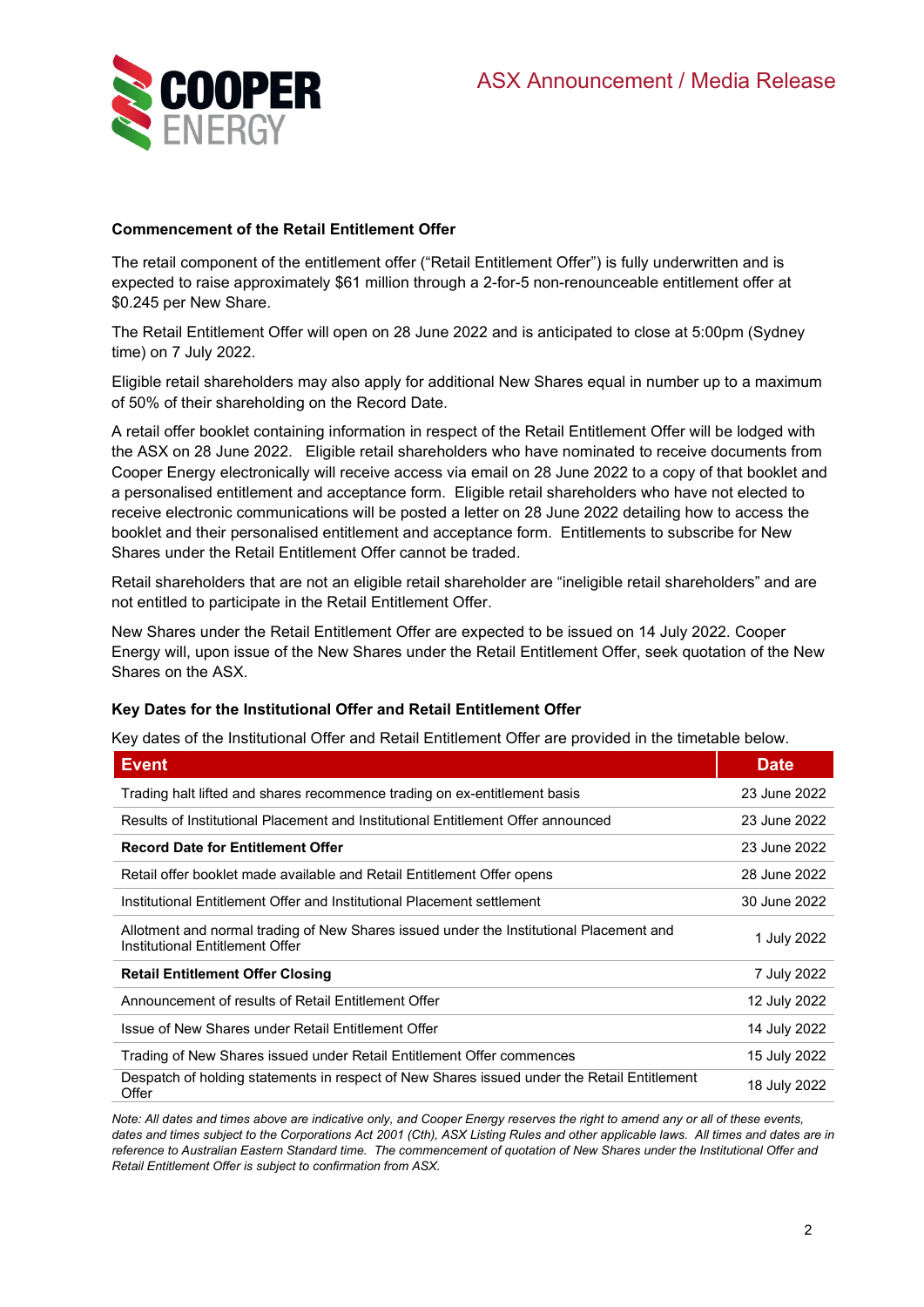

# **Further information**

Further details about the Institutional Offer and the Retail Entitlement Offer are set out in the documents released to the ASX on 20 June 2022, being the Investor Presentation and Transaction Announcement. The Investor Presentation contains important information including key risks, assumptions and foreign selling restrictions with respect to the Institutional Offer and the Retail Entitlement Offer. The Investor Presentation also outlines material information concerning the asset sale agreement and transitional services agreement executed between Cooper Energy and APA, and the termination events of the underwriting agreement executed between Cooper Energy and the underwriters (as listed below). The Investor Presentation and Transaction Announcement can be accessed using the following links:

- **Investor Presentation link: [Investor Presentation link](https://www.cooperenergy.com.au/Upload/Documents/AnnouncementsItem/Correction-to-Orbost-Gas-Processing-Plant---Investor-Presentation.pdf)**
- **Transaction Announcement link: Transaction Announcement link**

# **Retail Investor Enquiries**

If you have any questions in relation to the Institutional Offer and Retail Entitlement Offer, please contact the Offer Information Line on 1300 655 248 (within Australia) +61 3 9415 4887 (from outside Australia) between 8.30am and 5.00pm (Australian Eastern time) Monday to Friday.

Nothing contained in this announcement constitutes investment, legal, tax or other advice. You should make your own assessment and consult your independent broker, solicitor, accountant, financial adviser or other professional adviser in relation to the information in this announcement and any action to be taken on the basis of that information.

### **Advisers**

Cooper Energy is being advised by Grant Samuel as financial adviser, Johnson Winter Slattery as legal counsel in respect of the Institutional Offer and Retail Entitlement Offer and the acquisition of the Orbost Gas Processing Plant, and Gilbert + Tobin as legal counsel in respect of the financing arrangements.

Canaccord Genuity (Australia) Limited, Euroz Hartleys Limited and Royal Bank of Canada (trading as RBC Capital Markets) are acting as Joint Lead Managers, Joint Bookrunners and Joint Underwriters to the Institutional Offer and Retail Entitlement Offer.

### **Contact Details**

| Authorised by:           | Investors:                                 | Media:                          |
|--------------------------|--------------------------------------------|---------------------------------|
| David Maxwell            | <b>Eddy Glavas</b>                         | <b>Bindi Gove</b>               |
| <b>Managing Director</b> | General Manager Commercial and Development | <b>Head of External Affairs</b> |
| +61 8 8100 4900          | +61 8 8100 4900                            | +61 406 644 913                 |
|                          | Dan Young                                  |                                 |
|                          | <b>Chief Financial Officer</b>             |                                 |
|                          | +61 8 8100 4900                            |                                 |